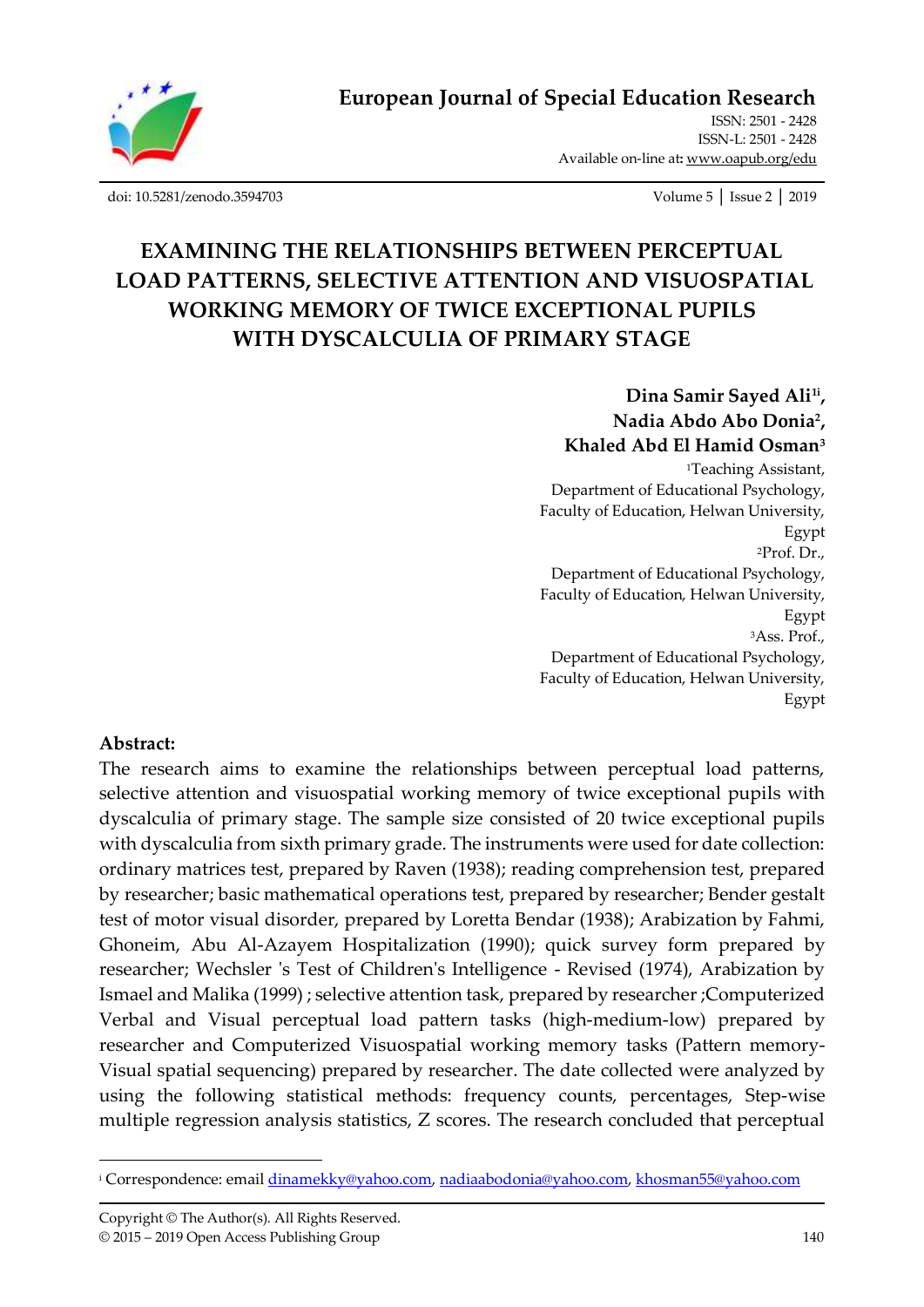load patterns, selective attention were very good predictors of visuospatial working memory of twice exceptional pupils with dyscalculia of primary stage.

**Keywords:** perceptual load patterns, selective attention, visuospatial working memory, twice exceptional pupils, dyscalculia

# **1. Introduction**

The term of talented pupils with mathematical learning disabilities (dyscalculia) refers to "*a group of twice exceptional individuals who have above-average intelligence, and their actual achievement in math less than one grade or more of their expected achievement."* And they have deficiencies in internal cognitive processes and basic learning skills which are associated with dyscalculia, auditory comprehension, reading comprehension, written expression, basic reading skills, basic mathematical operations. This concept does not include: achievement retardation, achievement backwardness, learning problems, slow learning, under achievement, visual, auditory, kinetic disorders, emotional disorders, or any environmental deficiencies, cultural or economic problems (Lovett & Sparks, 2013; Reis, Baum, & Burke, 2014; Beckmann & Minnaert, 2018) They can be defined operationally as: "*those pupils who are selected by using the tools and criteria to identify talented pupils with learning disabilities, namely: high IQ (120 and greater), external discrepancy, exclusion, internal discrepancy, as described in the participants' description.*"

It should also be noted that dyscalculia may be due to the limited attention span of twice exceptional pupils with learning disabilities, that they have low perceptual load patterns, take longer to focus on the targeted stimuli and irrelevant neglect, and that their attention span is small, where research has linked perceptual load patterns and performance to selective attention tasks (Wei, Kang, & Zhou, 2013; Neokleous, Shimi, & Avraamides, 2016; Xue, Huang, Wang, Hu, Chai, Li ,& Chen, 2017).

Working memory deficits are likely to be among the contributing causes of some learning disabilities in primary school. Working memory is an active dynamic system that works by focusing on both the storage and processing requirements of the learning situation (Kiyonaga & Egner, 2013, Lewandowski & Lovett, 2014; Jiang, 2017). Swanson, Kehler & Jerman (2010) refer to there are working memory deficit for those with learning disabilities and this functional memory deficits is related to dyscalculia (mathematics learning disabilities) such as: acquiring and understanding concepts and symbols, inadequate information processing, and these disabilities are evident in classification, phonological awareness, and understanding of verbal and numerical issues .So twice exceptional pupils with dyscalculia may have lake in these aspects or in other skills (Geary, Hoard, Byrd-Craven, Nugent & Numtee, 2012, Peng, Sun, Li, & Tao, 2012).

Visuospatial working memory is a set of cognitive processes that temporarily store and process visual spatial information, such as images and forms fixed and animated drawing (Weijer-Bergsma, Kroesbergen, & Luit, 2015). It is measured in this research by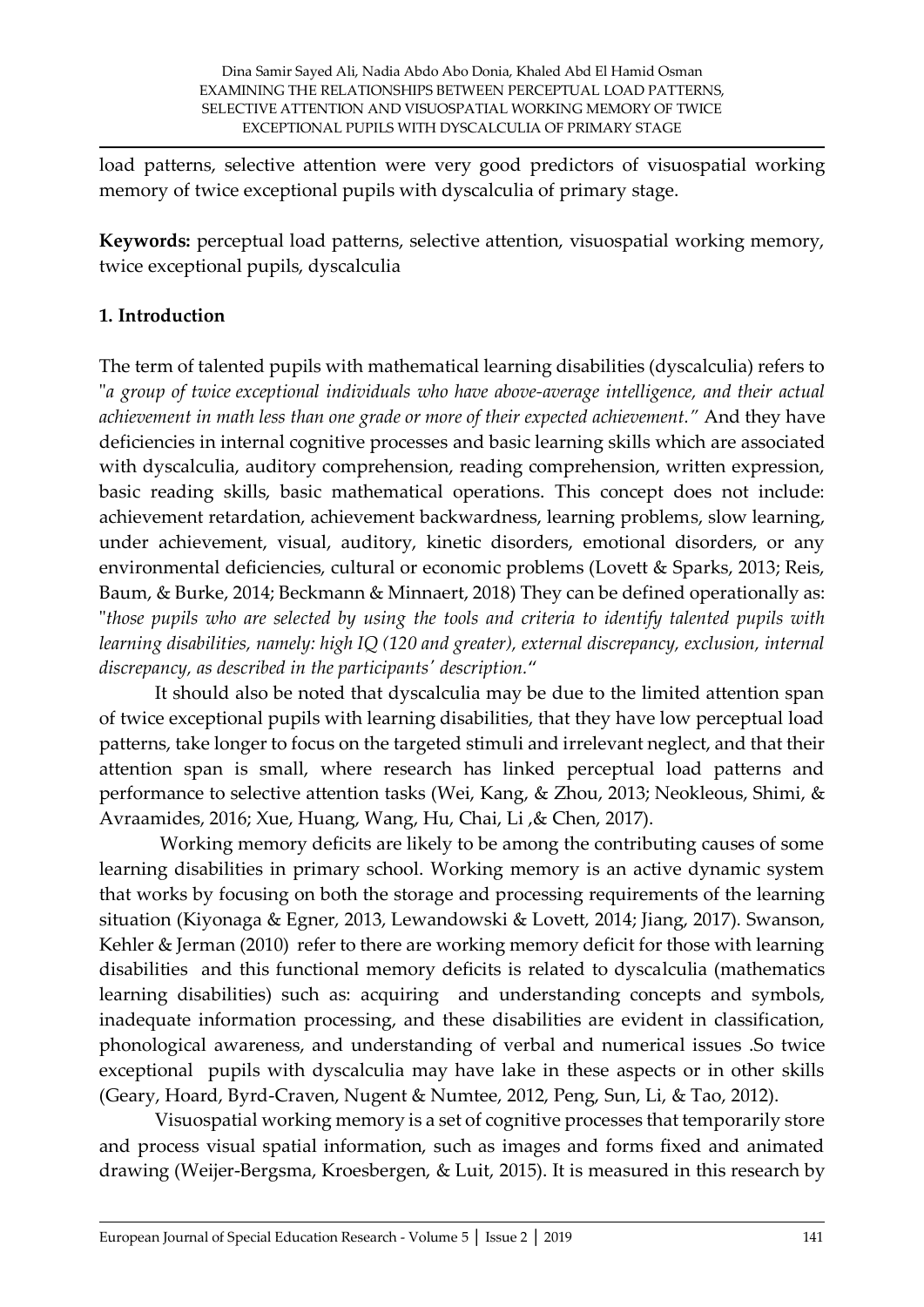the degree that the pupils obtain on the prepared tasks of visual-spatial working memory: (pattern memory - visual spatial sequencing).

It is therefore likely that, there is a close relationship between working memory, talent, learning disabilities and dyscalculia, and that the best performance of working memory can predict better performance in other academic fields.

It is worth noting that, Lavie (2001) proposed the Hybrid Model or Perceptual Load Theory, which assumed that the process of attention had a specific capacity, but not all stimulus included the processing because the nontarget stimulus still occupy space as long as there is capacity available .

This theory has assumed several patterns of perceptual load;

- high load: in which the number of elements acquires all available capacity, and sometimes exceeds the available capacity,
- medium load: in which elements capture less than the attention required by the high pattern, and
- low load: in which the elements possess a small capacity of attention, and the remaining capacity to capture elements that do not need any kind of focus (Murphy, 2013; Murphy, & Greene, 2017; Gorbunova & Falikman, 2017).

## **2. Statement of the problem**

Some literatures (Arain et al., 2013, Alicia, Pilar, Mateu, & Frederick, 2016) indicate that working memory is a critical component of the information processing model and has a vital impact on cognition, decision-making, problem solving, and the derivation and creation of new information. In addition, low perceptual load patterns, and inability to recognize non-matching stimuli negatively affects different academic areas, including mathematics.

Moreover, investigating the relationships between working memory, perceptual load patterns, and selective attention may provide a comprehensive and accurate understanding of the stages and strategies of a particular behavior or function or even the causes that may lead to a particular disorder. Therefore, we need cognitive representations of these variables and the detection of mechanisms. So, a comprehensive and accurate understanding of these variables requires that they be addressed from the perspective of cognitive psychology so that we can comprehensively examine the reasons for mathematics learning disabilities of the twice exceptional pupils.

From the observations of studies and researches on perceptual load patterns found that some of them dealt with: auditory perceptual load patterns (Murphy, Spence,  $\&$ Dalton, 2017), as well as their relation to visual recognition (Gorbunova & Falikman, 2017), including the patterns of perceptual loading and processing (Jerger, Damian, Mills, Bartlett, Tyous-Murray, & Abdia, 2013) and mental capacity (Fitousi & Wenger, 2011). The above studies show that scarcity of studies which investigate the relationships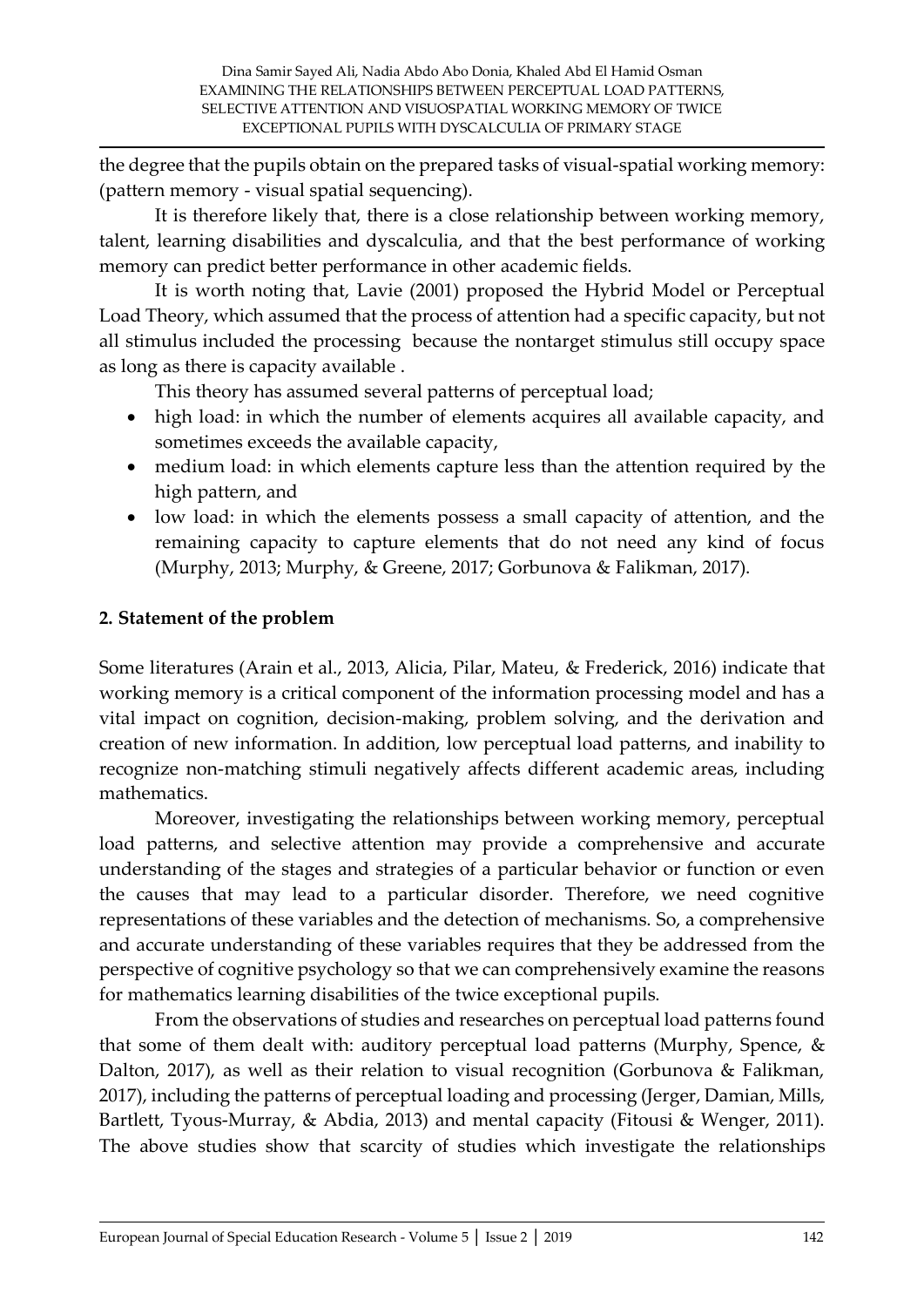between perceptual load patterns, selective attention and visuospatial working memory of twice exceptional pupils with dyscalculia.

However, the relationships between perceptual load patterns, selective attention and visuospatial working memory of twice exceptional pupils with dyscalculia of primary stage deserve empirical investigations; hence this research.

## **2.1 Aim of the research**

The aim of this research was to investigate the relationship between perceptual load patterns, selective attention and visuospatial working memory of twice exceptional pupils with dyscalculia of primary stage.

The specific objectives are to:

- 1) determine the relationship between perceptual load patterns, selective attention and visuospatial working memory of twice exceptional pupils with dyscalculia.
- 2) determine the relative contribution of perceptual load patterns and selective attention to visuospatial working memory of twice exceptional pupils with dyscalculia.

## **2.2 Hypotheses**

The following research hypotheses were raised to guide the study:

- 1) There is no significant relationship between each perceptual load patterns and visuospatial working memory of twice exceptional pupils with dyscalculia.
- 2) There is no significant relationship between each perceptual load patterns and selective attention of twice exceptional pupils with dyscalculia.
- 3) There is no significant relative contribution of perceptual load patterns and selective attention to visuospatial working memory of twice exceptional pupils with dyscalculia.

## **3. Method**

#### **3.1 Model of research**

The descriptive approach (a relational survey) was used to detect the relationship between variables and to determine the extent and direction of this relationship. Specifically, in this research to discover the relationship between selective attention, perceptual loading patterns and visuospatial working memory of twice exceptional pupils with dyscalculia.

#### **3.2 Participants**

The sample of research split into:

A. Verification of psychometric properties sample. The sample of verification of the psychometric characteristics of the research measures, readability, the clarity of the instructions, time and preparation for its final form. A total of 200 sixth grade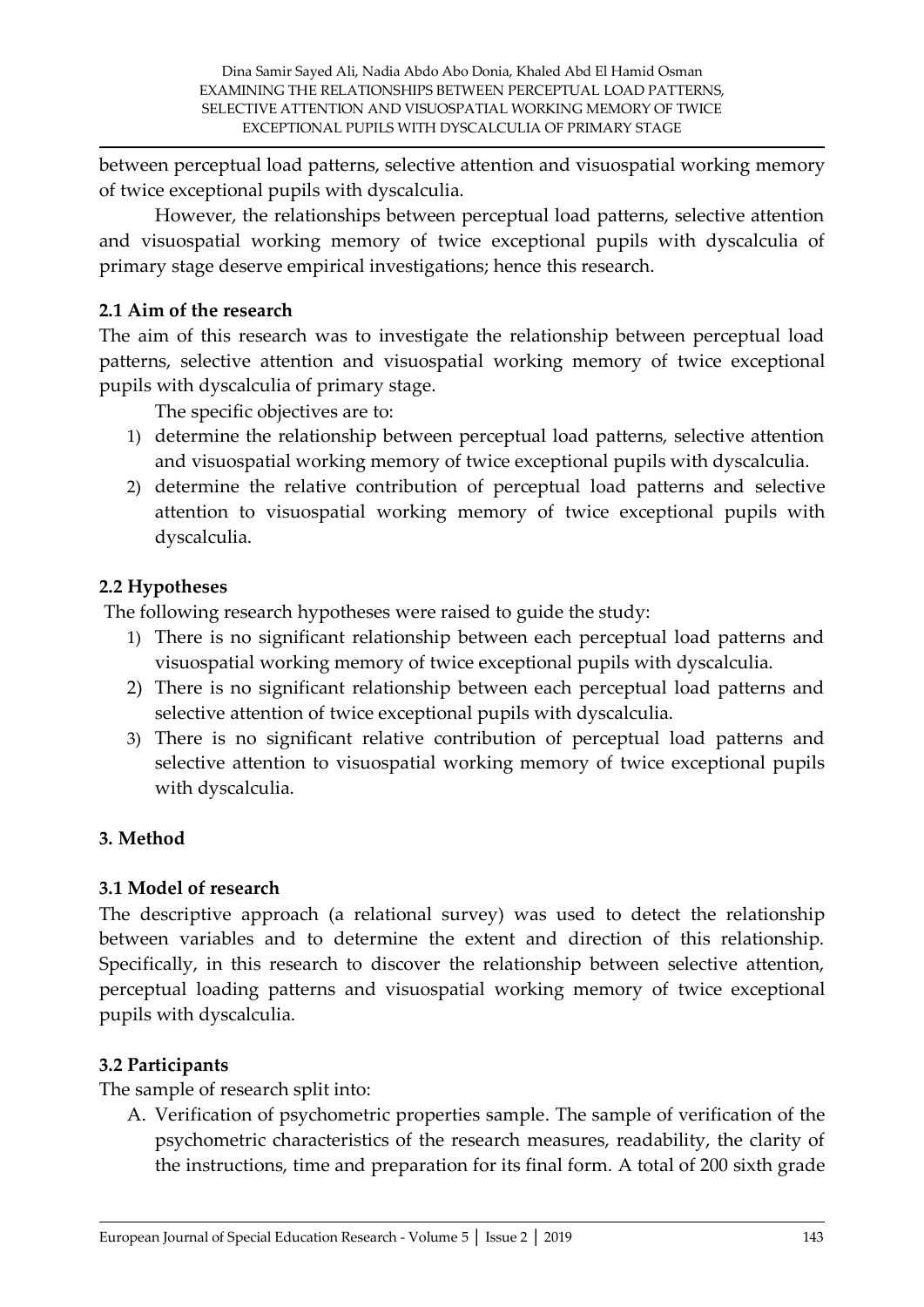pupils of primary stage (97 boys and 103 girls, mean age = 11 years,  $SD = 0.11$ ) participated in this research.

- B. The main sample. This is the basic sample for which the study measures were applied, and through which a set of conclusions and recommendations were obtained. It consists of 20 twice exceptional pupils with dyscalculia in the sixth grade (11 boys and 9 girls, mean age =  $11.8$  years, SD = 0.12), that were selected from a large sample (396 = 200 boys and 196 girls) according to the criteria of learning disabilities (IQ above average- external discrepancy- internal discrepancy- exclusion), as follows:
	- a. The standard matrices test was used to select high IQs pupils and exclude ordinary and low IQs. The sample size was 119 (50 boys / 69 girls) those who got 95 percentile scores or more, Thus the first criteria have been achieved.
	- b. Apply the basic mathematical operations test, prepared by the researcher (2019) to estimate the external discrepancy criteria by selecting pupils with a discrepancy between intelligence and basic mathematical operations computation of one or more Z Scores for intelligence by using the Ericsson standard score equation, External, one or greater between intelligence and mathematical operations in favor of Z Score intelligence; to reach the sample size after applying this test to 43 (20 boys / 23 girls).
	- c. To exclude those who suffer from hearing impairment, vision, physical disability, cultural deprivation, extreme poverty, family problems or mental disorders, they are based on interviews with the psychologist, social worker and school counselor, examine school pupils' files and history of health status. Apply rapid survey questionnaire to exclude family, economic, physical, health and educational problems and the factors related to cultural deprivation, prepared by researcher.

In the light of this survey, three students were excluded because of the death of their parents, the second due to poor vision, and the third because of their frequent absence from school. The sample size reached 40 pupils (20 boys / 23 girls).

Then, implementation Bender gestalt test of motor visual disorder (quantitative form: 1, 3, 4, 5, 7, 9 cards); for the exclusion of emotional disorders, edited by Loretta Bandar (1938). In the light of this, two pupils were deprived of less than  $0.5 \pm 14$  degrees in the quantitative form of the test, after applying the exclusion criteria; the sample size reached 38 pupils (18 boys / 20 girls).

4) Estimation of the internal discrepancy. The internal discrepancy was estimated in two ways, one for estimating the discrepancy between the academic subjects (reading and arithmetic) and the second for estimating the discrepancy between verbal intelligence (VIQ) and practical intelligence (PIQ) by Wechsler Intelligence Scale for Children (WISC, 1974).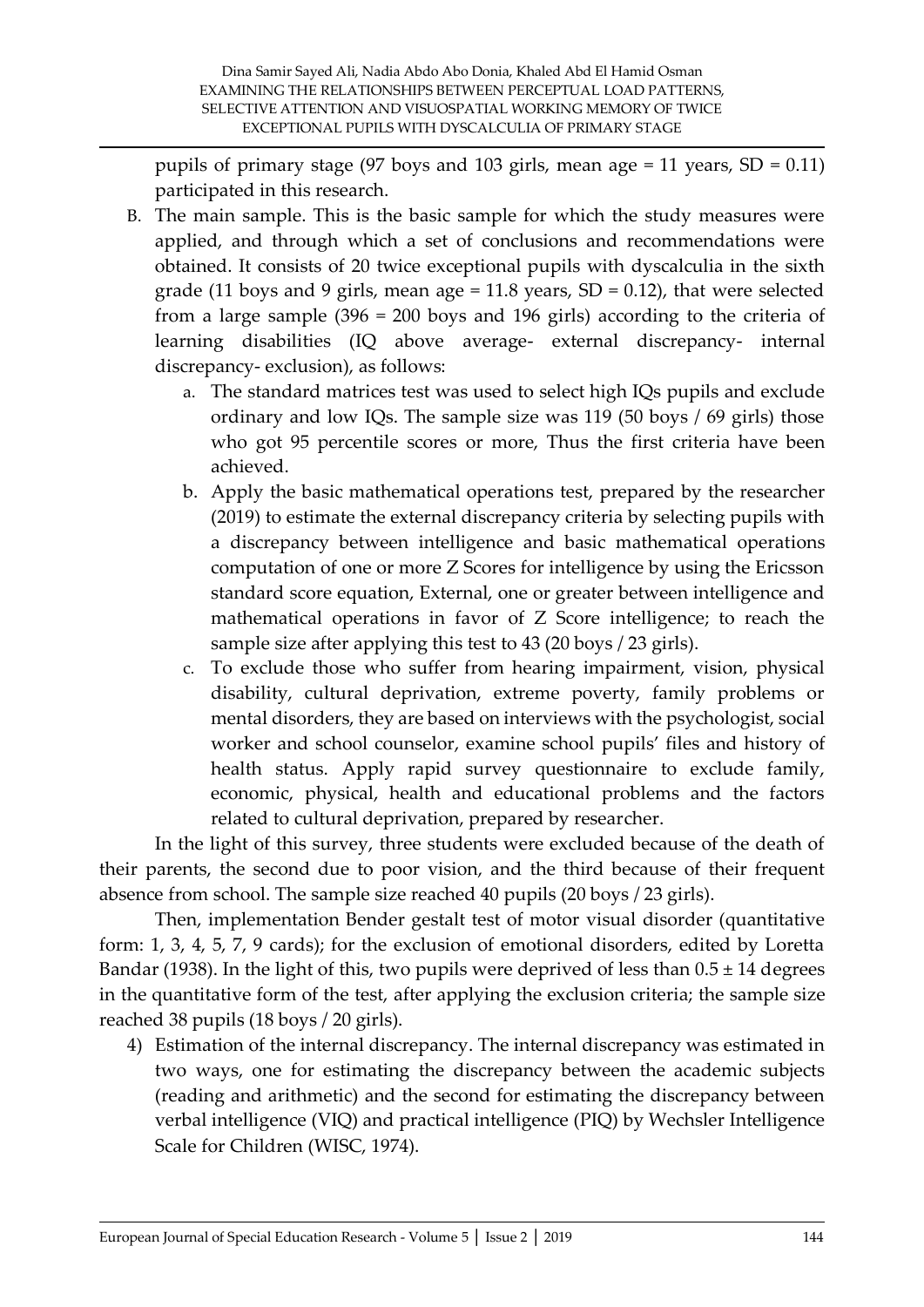- 5) Method of discrepancy between academic subjects with a different cognitive structure (Suliman, 2010). And the researcher believes that this method may have some deficiencies due to the lack of identification and specification the nature of skills and cognitive processes on which the idea of the internal discrepancy between reading and mathematics is based. On the one hand, the researcher suggests establishing internal discrepancy on the basic mathematical operations: Addition- subtraction- multiplication - division, and the reading comprehension and its sub-components: reading comprehension, direct/literal comprehension, interpretive comprehension, critical comprehension, affective comprehension and creative comprehension. And after the conversion of the raw scores to standard scores, this method was applied to calculate the internal discrepancy , and retention of pupils whose have discrepancy between reading comprehension and basic mathematical operations is estimated at a one Z Score or greater; to reach the size of the sample to (23) pupils (11 boys / 12 girls) by 6.23% of the total sample size of (369) pupils.
- 6) Method of discrepancy between (VIQ) and (PIQ). By Using Wechsler 's Test of Children's Intelligence - Revised (1974) to select pupils who have internal discrepancy between (VIQ) and (PIQ). if they have a gap between (VIQ) and (PIQ) By 10 or more weighted scores (mean = 100, SD = 3) in favor of (PIQ). Three pupils were excluded from this method because The discrepancy in favor of (VIQ) not (PIQ) to reach the size of the sample to (20) twice exceptional pupils with dyscalculia (who have mathematics learning disabilities) (11 boys / 9 girls) by 5.4% of the total sample size of (369) Pupils. See table (1) the descriptive statistical indicators of main research sample.

| Measure                              | М.    | SD.  | Variance | <b>Skewness</b> |                  | Kurtosis |                  |
|--------------------------------------|-------|------|----------|-----------------|------------------|----------|------------------|
|                                      |       |      |          | Std.            | <b>Statistic</b> | Std.     | <b>Statistic</b> |
|                                      |       |      |          | Error           |                  | Error    |                  |
| Reading Comprehension                | 25.7  | 5.8  | 33.905   | $-3.88-$        | .512             | 16.332   | .992             |
| <b>Basic Mathematical Operations</b> | 23.2  | 11.3 | 128.092  | .672            | .512             | $-.732-$ | .992             |
| Practical Intelligence (PIQ)         | 159.7 | 1.8  | 120.116  | $-.889-$        | .512             | .230     | .992             |
| Verbal Intelligence (VIQ)            | 72.7  | 1.12 | 38.197   | $-.505-$        | .512             | .023     | .992             |
| Age                                  | 11.8  | 0.12 | .016     | $-.722-$        | .512             | $-.528-$ | .992             |

**Table 1:** Statistical descriptive indicators of mentally talented pupils with dyscalculia

#### **3.3 Data collection tools**

These tools were used for date collection:

- The ordinary matrices test, prepared by Raven (1938),
- Arabization by Abdel Raouf (1999), and
- verification of psychometric properties by researcher .
- Reading comprehension test, prepared by researcher .The reading comprehension test consists of five levels, the first level: measures the literal understanding, and consists of (10) items, the second level: measures the deductive understanding,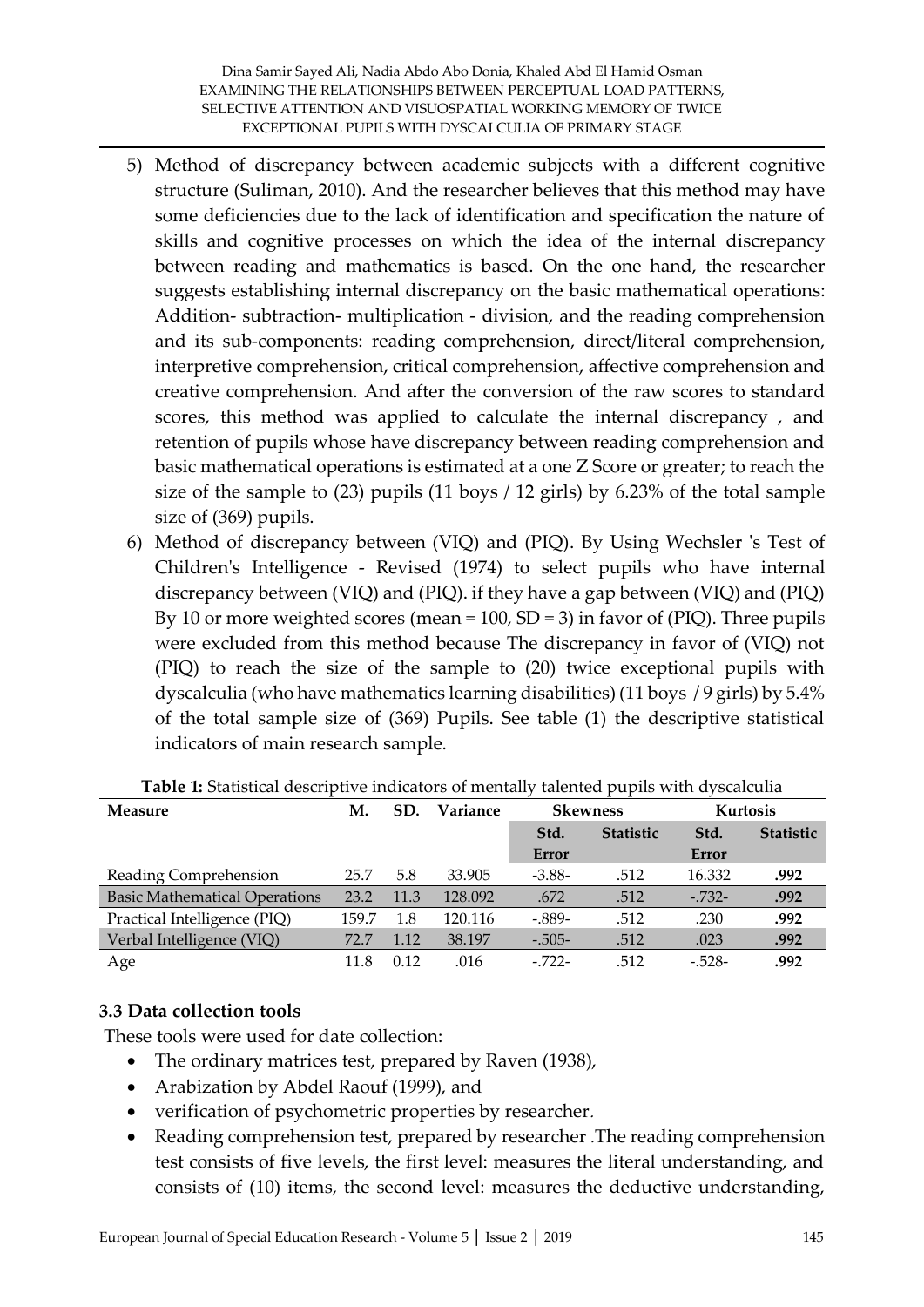consists of (5) items, while the third level measures: critical understanding, consists of (5) items, the fourth level measures: gastronomic understanding, consists of (5) items, and finally the fifth level, and measures: creative understanding, consists of (5) items.

- basic mathematical operations test, prepared by researcher. It consists of four subtests comprising four operations, addition, subtraction, multiplication, and division. and each operation consists of (24) items.
- Bender gestalt test of motor visual disorder, prepared by Loretta Bendar (1938), Arabization by Fahmi, Ghoneim, Abu Al-Azayem Hospitalization (1990).
- Quick survey form; to exclude those who suffer from hearing impairment, vision, physical disability, cultural deprivation, extreme poverty, family problems or mental disorders, prepared by Researcher. It includes personal data about the pupil, age, description, education al level of father and mother, place of residence, number of family members and monthly household income and consists of (27) items.
- Silent Reading Test, by Sulaiman (2008), verification of psychometric properties by researcher, as criteria to assess criterion related validity.
- Quick survey form for the exclusion of economic, family, health and educational experts, prepared by Sulaiman and Abu Rasin (2008), as criteria to assess criterion related validity.
- Wechsler 's Test of Children's Intelligence Revised (1974), Arabization by Ismael and Malika (1999).
- Flanker's task of attention, prepared by Eriksen and Eriksen (1974), as criteria to assess criterion related validity.
- School records for pupils.
- Students' grades in the mid-year exam (2018-2019) for Math and Arabic Language, Ministry of Education, Giza Governorate.
- selective attention task, prepared by researcher. It is a set of symbols and shapes, and is required to focus heavily, and write off the forms that will be asked to remove the pupil among the stimuli available as quickly and accurately as possible. Note that this task progresses in difficulty as it starts with the first level, which is the least easy, and ends with the fourth most difficult level.

Example: Delete the following symbols  $+$  \* from the set of symbols in front of you.  $= + - \& @$  #\*

 $\% + \& * + \$\*$ 

- Computerized Verbal and Visual perceptual load pattern tasks (high-mediumlow) prepared by researcher.
- Computerized visuospatial working memory tasks (Pattern memory- Visual spatial sequencing), prepared by researcher.

Pattern memory: it refers to the ability of the student to call the pattern, which is one of the indicators of spatial visual memory, and is measured by the degree to which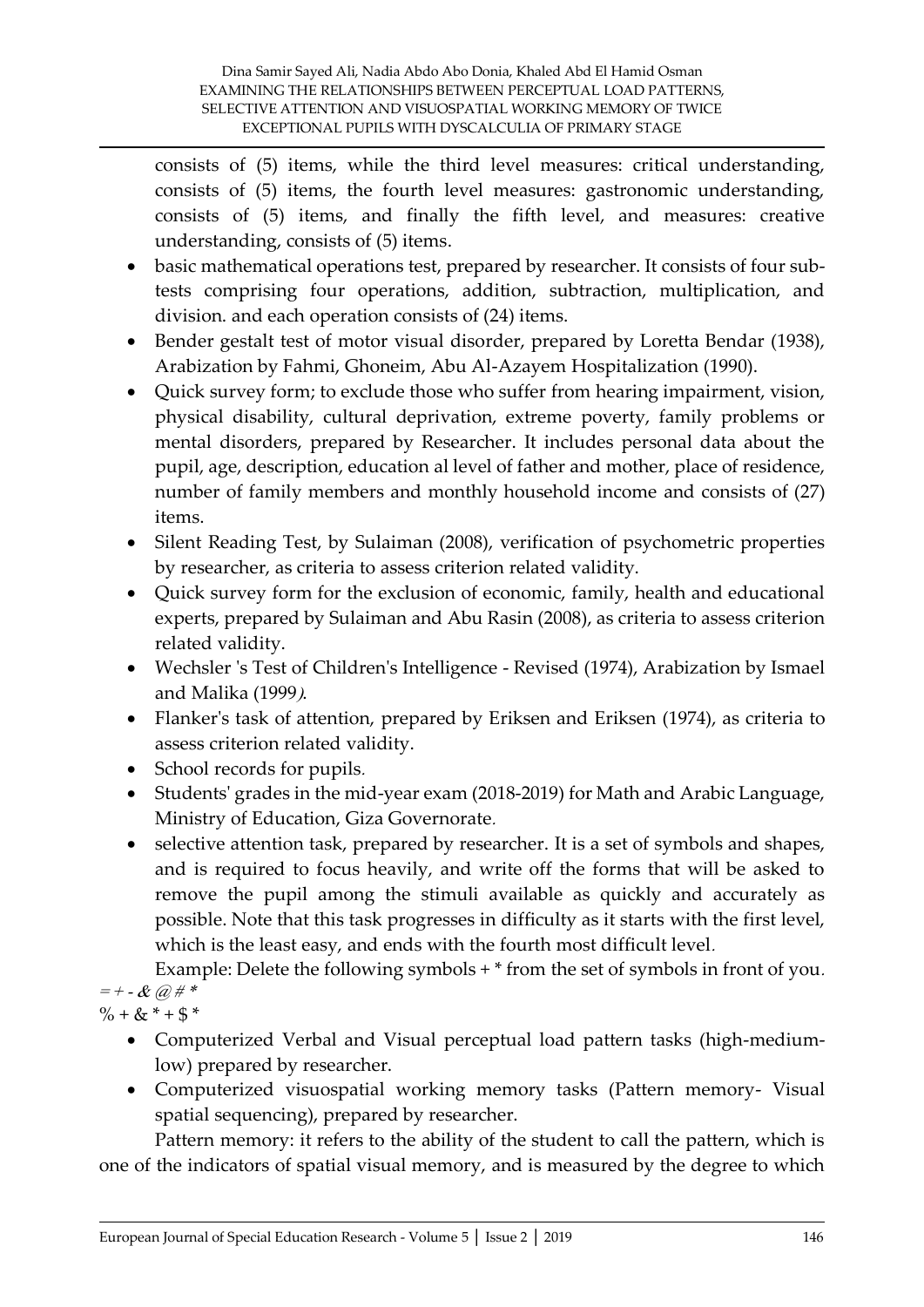the student in the performance on the task of remembering the pattern, prepared by researcher.

 It displays a set of visual matrices for several seconds and then disappears, focusing well in the colored squares inside the matrix in terms of direction, and required to redraw the pattern as seen in full in the blank matrix in the answer sheet in front of you.

Visual spatial sequencing it is the ability of pupils to understand the visual sequence of a set of shapes within a visual matrix, measured by the degree to which a student receives performance on a spatial optical sequence task .

It displays a set of visual arrays for a few seconds and then disappears, focusing well on the stimuli inside the matrix in terms of shape, size, and direction. The matrix is redrawn as seen in the blank matrix in the answer sheet.

The overview of reliability for measures used in the research. In view of the second table, the tools have high stability coefficients, and the validity of the tools used has also been verified using criterion related validity, age differentiation, and discriminatory and the tools have a statistically significant validity coefficients. (see Table 2)

|                                                    | No             |     | Split-half reliability                                                         | Test re-test | Gutttman    | Cronbach's           |  |
|----------------------------------------------------|----------------|-----|--------------------------------------------------------------------------------|--------------|-------------|----------------------|--|
| <b>Measures</b>                                    | of<br>items    |     | <b>Before</b><br>After<br>correcting<br>correcting<br>the length<br>the length |              | reliability | Alpha<br>reliability |  |
| The ordinary<br>matrices                           | 60             | .91 | .95                                                                            | .98          | .95         | .92                  |  |
| Reading<br>comprehension                           | 30             | .85 | .88                                                                            | .88          | .69         | .85                  |  |
| <b>Basic</b><br>mathematical<br>operations         | 96             | .71 | .88                                                                            | .79          | .79         | .90                  |  |
| Bender gestalt test<br>of motor visual<br>disorder | 6              | .92 | .96                                                                            | .86          | .95         | .75                  |  |
| Quick survey form                                  | 27             | .85 | .92                                                                            | .92          | .92         | .74                  |  |
| selective attention<br>task                        | $\overline{4}$ | .58 | .74                                                                            | .88          | .73         | .71                  |  |
| Verbal perceptual<br>load pattern tasks            | 18             | .71 | .83                                                                            | .64          | .83         | .70                  |  |
| Visual perceptual<br>load pattern tasks            | 20             | .91 | .95                                                                            | .77          | .95         | .74                  |  |
| Visuospatial<br>working memory<br>tasks            | 16             | .84 | .90                                                                            | .77          | .91         | .77                  |  |
| Pattern memory                                     | $\,8\,$        | .91 | .95                                                                            | .82          | .96         | .71                  |  |
| Visual spatial<br>sequencing                       | 8              | .58 | .77                                                                            | 84           | .79         | .75                  |  |

**Table 2:** Overview of reliability for measures used in the research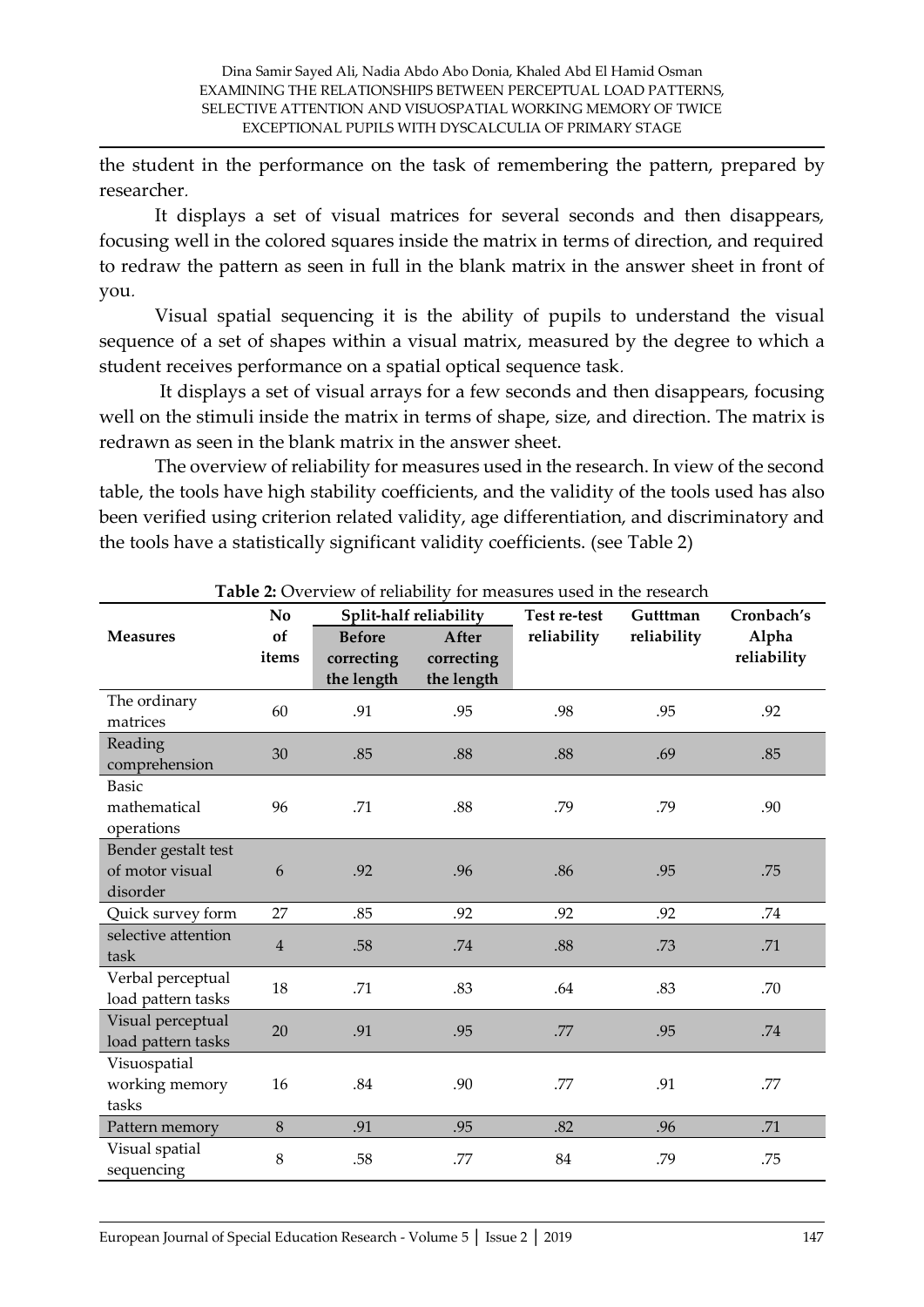### **3.4 Data analysis**

SPSS v20 was used to analyze the research data by using the following statistical methods: frequency counts, percentages, Stepwise multiple regression analysis statistics to Examine the relationships between perceptual load patterns, selective attention and visuospatial working memory of twice exceptional pupils with dyscalculia of primary stage and determine the proportion of prediction and contribution and Z Scores were used to assess external and internal discrepancy by Ericson equation.

## **4. Results and Findings**

The first hypothesis: there is no significant relationship between each perceptual load patterns and visuospatial working memory of twice exceptional pupils with dyscalculia. The result of the significant relationship between verbal perceptual load pattern and visuospatial working memory of twice exceptional pupils with dyscalculia. (see Table 3)

It shown that visuospatial working memory yielded a coefficient regression (R) of  $0.72$  and a correlation square ( $\mathsf{R}^2$ ) of  $0.52.$ 

These values are statistically significant at 0.05 probability level. visuospatial working memory can only explain for 52% of the observed variance in pupils' Verbal perceptual load pattern. Also, there is significant relationship between Visual perceptual load pattern and visuospatial working memory of twice exceptional pupils with dyscalculia. It shown that visuospatial working memory yielded a coefficient regression (R) of .513 and a correlation square ( $\mathbb{R}^2$ ) of .263.

These values are statistically significant at 0.05 probability level. visuospatial working memory can only explain for 26.3% of the observed variance in pupils' visual perceptual load pattern. These imply that is significant relationship between each perceptual load patterns and visuospatial working memory of twice exceptional pupils with dyscalculia.

|                                               |      |                | .                    |                               |      |      |
|-----------------------------------------------|------|----------------|----------------------|-------------------------------|------|------|
| Model                                         | R    | $\mathbf{R}^2$ | Adjusted<br>R Square | Std. Error of<br>the estimate |      | P    |
| Verbal perceptual load patterns<br>(High)     | 0.72 | 0.52           | 0.49                 | 1.79                          | 19.5 | .000 |
| Visual perceptual load patterns<br>(Moderate) | .513 | .263           | .222                 | 2.22                          | 6.42 | .021 |

**Table 3:** Summary of regression analysis of relationship between perceptual load patterns and visuospatial working memory of mentally talented pupils with dyscalculia

The second hypothesis is: there is no significant relationship between each perceptual load patterns and selective attention of twice exceptional pupils with dyscalculia.

Table 4 shows the result of the significant relationship between verbal perceptual load pattern and selective attention of twice exceptional pupils with dyscalculia. It shown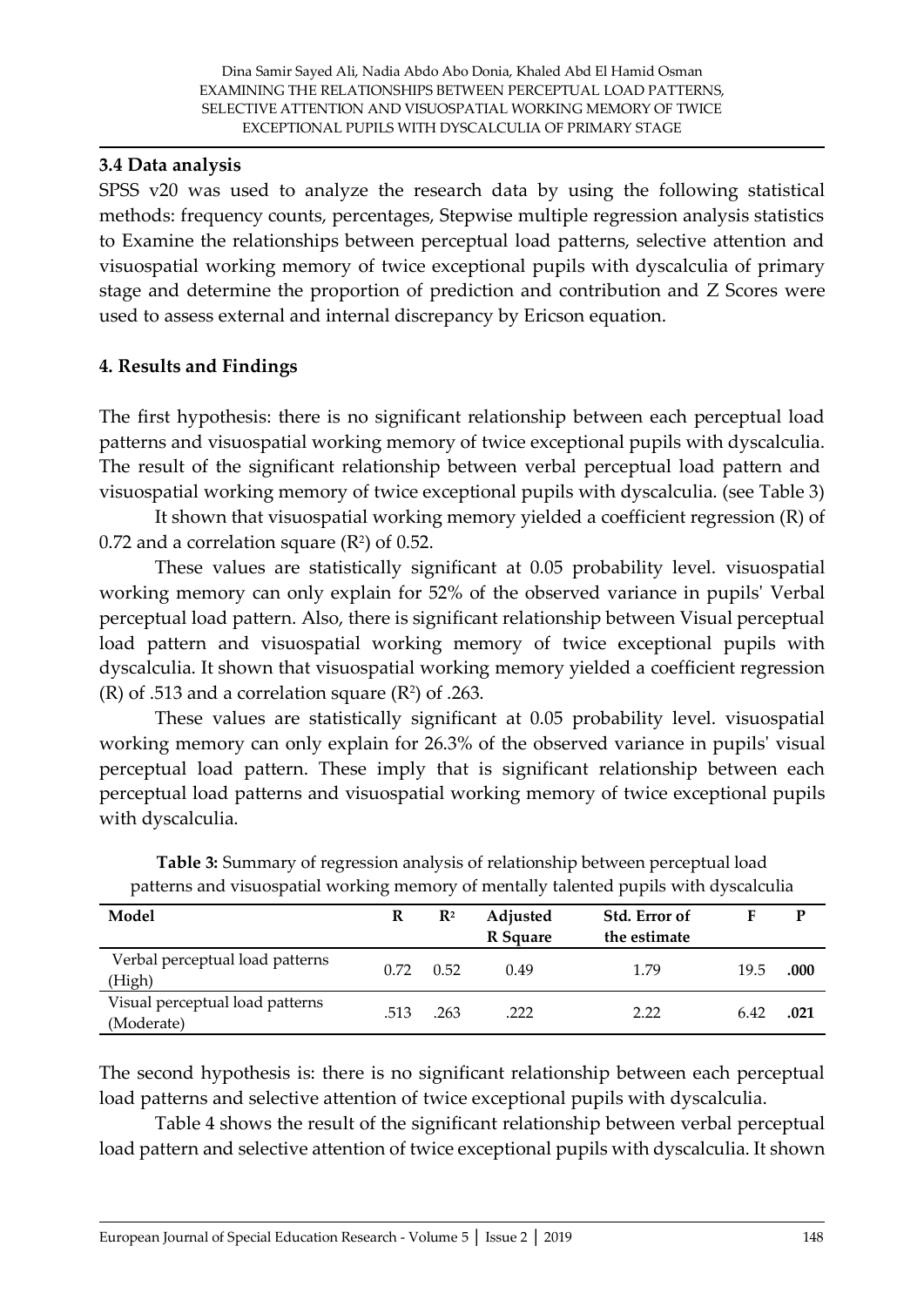that selective attention yielded a coefficient regression (R) of 0.64 and a correlation square (R<sup>2</sup> ) of 0.41.

These values are statistically significant at 0.05 probability level. selective attention can only explain for 41% of the observed variance in pupils' Verbal perceptual load pattern. Also, there is significant relationship between Visual perceptual load pattern and selective attention of twice exceptional pupils with dyscalculia. It shown that selective attention yielded a coefficient regression (R) of .534 and a correlation square (R²) of .286.

These values are statistically significant at 0.05 probability level. selective attention can only explain for 28.6% of the observed variance in pupils' Visual perceptual load pattern. These imply that is significant relationship between each perceptual load patterns and selective attention of twice exceptional pupils with dyscalculia.

| patterns and selective attention of intentally talented I upils with dystalcuna |   |                |                 |               |       |      |  |  |
|---------------------------------------------------------------------------------|---|----------------|-----------------|---------------|-------|------|--|--|
| Model                                                                           | R | $\mathbf{R}^2$ | <b>Adjusted</b> | Std. Error of |       |      |  |  |
|                                                                                 |   |                | R Square        | the estimate  |       |      |  |  |
| 641. Verbal perceptual load patterns                                            |   | .410           | .300            | 2.31138       | 3.714 | .034 |  |  |
| 534. Visual perceptual load patterns                                            |   | .286           | .152            | 2.54433       | 2.133 | .013 |  |  |

**Table 4:** Summary of regression analysis of relationship between perceptual load patterns and selective attention of mentally talented Pupils with dyscalculia

The third hypothesis is: there is no significant relative contribution of perceptual load patterns and selective attention to visuospatial working memory of twice exceptional pupils with dyscalculia.

The result of relative contribution of perceptual load patterns and selective attention to visuospatial working memory of twice exceptional pupils with dyscalculia. (see Table 5) Field selective attention had t value of 8.963 respectively while their respective beta weight value is 0.904. This revealed that selective attention had significant contribution to visuospatial working memory of twice exceptional pupils with dyscalculia. So, selective attention was a better predictor of visuospatial working memory. Also, Field selective attention and Verbal perceptual load pattern had t values of 8.549 and 3.139 respectively while their respective beta weight values are 0.781 and 0.287. This revealed that selective attention and Verbal perceptual load pattern had significant contribution to visuospatial working memory of twice exceptional pupils with dyscalculia. Accordingly, selective attention was the first predictor of visuospatial working memory and those selective attention and Verbal perceptual load pattern were the second. And this can be illustrated above the following equations:

Visuospatial working memory =  $1.141 + (0.904 \times \text{selective attention}).$ 

Visuospatial working memory =  $0.391 + (0.781 + \text{selective attention}) + (0.287 + \text{verbal})$ perceptual load pattern).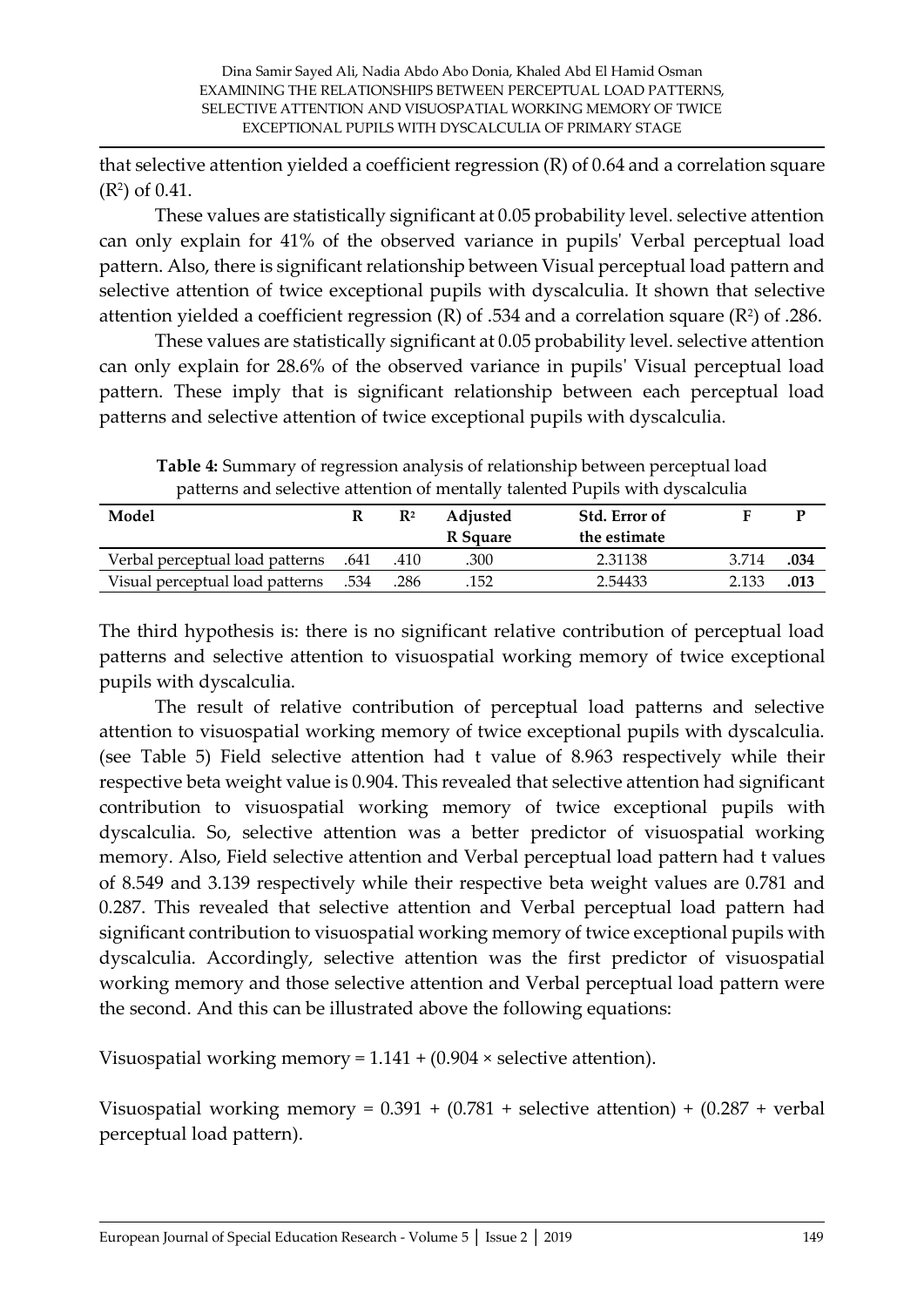| $\cdot$                                |                             |            |                                  |       |            |
|----------------------------------------|-----------------------------|------------|----------------------------------|-------|------------|
|                                        | Unstandardized coefficients |            | <b>Standardized coefficients</b> |       |            |
| <b>Step</b>                            | В                           | Std. error | <b>Beta</b>                      |       | <b>Sig</b> |
| Model 1                                |                             |            |                                  |       |            |
| (Constant)                             | 1.141                       | .482       |                                  | 2.367 | .029       |
| selective attention                    | .824                        | .092       | .904                             | 8.963 | .000       |
| Model 2                                |                             |            |                                  |       |            |
| (Constant)                             | .391                        | .462       |                                  | .846  | .409       |
| selective attention                    | .712                        | .083       | .781                             | 8.549 | .000       |
| Verbal perceptual load pattern(median) | .738                        | .235       | .287                             | 3.139 | .006       |

**Table 5:** Results of hierarchical regression analysis predicting visuospatial working memory of mentally talented Pupils with dyscalculia

#### **5. Discussion of Findings**

The results of current research can be explained in light of the theory of perceptual loading claims that what occurs within the working memory in general and visuospatial memory, especially if it is efficiently reduced by the interference of attention (Lavie, Hirst, Viding, & Fockert, 2004). Koshino & Olid (2015) indicated that the effect of high perceptual load on the efficiency of visuospatial memory is increased.

This can be illustrated in the light of the interrelationships between perceptual load, working memory and selective attention of target stimuli. Attention to identical and unmatched stimuli, as well as neutral stimuli in high and medium perceptual load patterns, these tasks should require a high degree of information processing when compared with identical stimuli which only represents a low perceptual load pattern. This is confirmed by the fact that there are direct and indirect reciprocal effects between perceptual load and, in some cases, Working memory and selective attention (Tan et al., 2015).

It is also possible that the relationship between the variables is due to the fact that perceptual loading patterns are reflected in the performance of the executive functions and visuospatial working memory of the pupils and that they are a decisive factor in the exclusion of unwanted stimuli by providing synchronous elements that can distract attention. It is also depending on the duration and extent of attention and presentation, selective and delayed attention forms, and that these factors do not function independently because they represent different levels of perceptual load patterns, whether these stimuli are presented visually or verbally. Allen, Baddeley and Hitch (2017) noted a relationship between perceptual load, visual working memory, and executive functions.

In the same context, Koshino & Olid (2015) point out that the relationship between perceptual load and visuospatial working memory is influenced by the rule that the more complex the tasks are increased, the greater the visual working capacity, the coding and processing of the target stimuli are influenced.

The relationship between the variables may be attributed to the existence of a common correlation between the processes involved in visuospatial working memory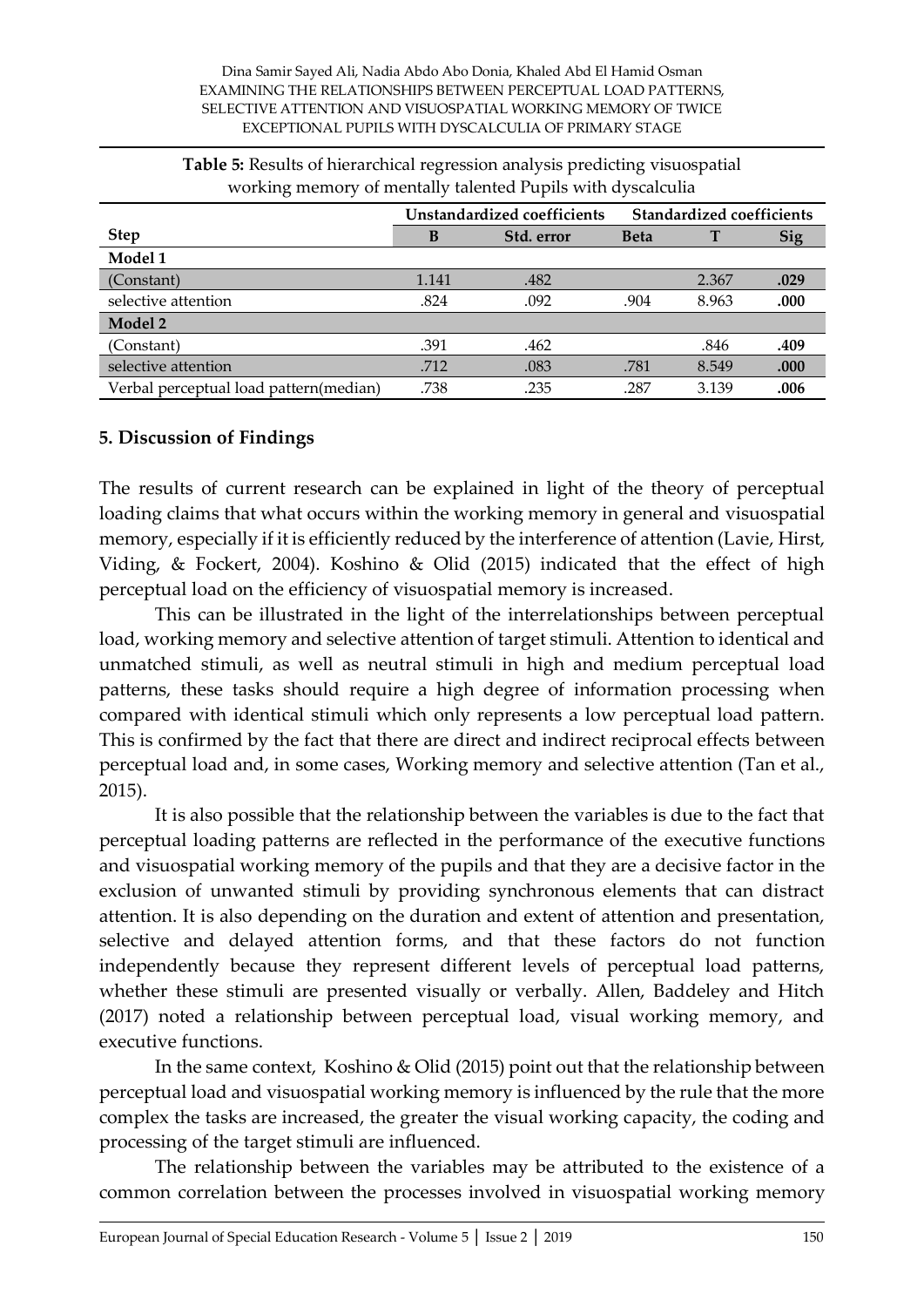(pattern memory- visual spatial sequencing) and those involved in perceptual load in terms of: attention, ability to coding, understanding of Featured stimulus, skills and subskills of processing.

It can be considered that the growth of visual-spatial memory plays an important role in increasing attention capacity; it is linked to the activities of working memory and frontal lobes of the brain, and a representation of images is an effective way to reduce the overcrowding on memory and allow the activation of information easily content, In the production of other processes, verbal repetition plays a key role in the preservation of primary data or partial results. When solving a calculation, the parties to the process are: retention numbers and intermediate results (Korkman, Lahti-Nuuttila, Laasonen, Kemp, & Holdnack, 2013).

# **6. Conclusion**

The findings of the research showed that pupils can do well academically when their cognitive processes verbal and visual perceptual loading patterns, visuospatial working memory and selective attention use and work together. Based on the above, the research showed that there is significant relationship between each perceptual load patterns and visuospatial working memory of twice exceptional pupils with dyscalculia and also There is significant relationship between each perceptual load patterns and selective attention of twice exceptional pupils with dyscalculia. Selective attention and Verbal perceptual load pattern had significant contribution to visuospatial working memory of twice exceptional pupils with dyscalculia. And finally, selective attention was the first predictor of visuospatial working memory and thus, selective attention and Verbal perceptual load pattern were the second.

## **6.1 Recommendations**

Based on the findings of this research, the following recommendations were suggested: attention to the category of twice exceptional pupils with mathematical learning disabilities (dyscalculia) is very important and addressing the cognitive processes that their development and improvement can remedy these disabilities. The weakness efficiency of working memory, low selective attention, and low perceptual load patterns among those pupils yielded to difficulty of memorizing mathematical symbols and understanding mathematical processes.

 Add to that, usage of appropriate strategies is likely to increase mathematical power, mathematical thinking, mathematical representation processes, mathematical communication, mathematical problems solution and ability to recognize non-identical stimulus and this reflects its impact on other academic aspects.

It is also recommended, teachers should develop their teaching methods and use a variety of strategies to suit with the different perceptual load patterns of their pupils , the nature of individual differences of pupils and support their perceptual load patterns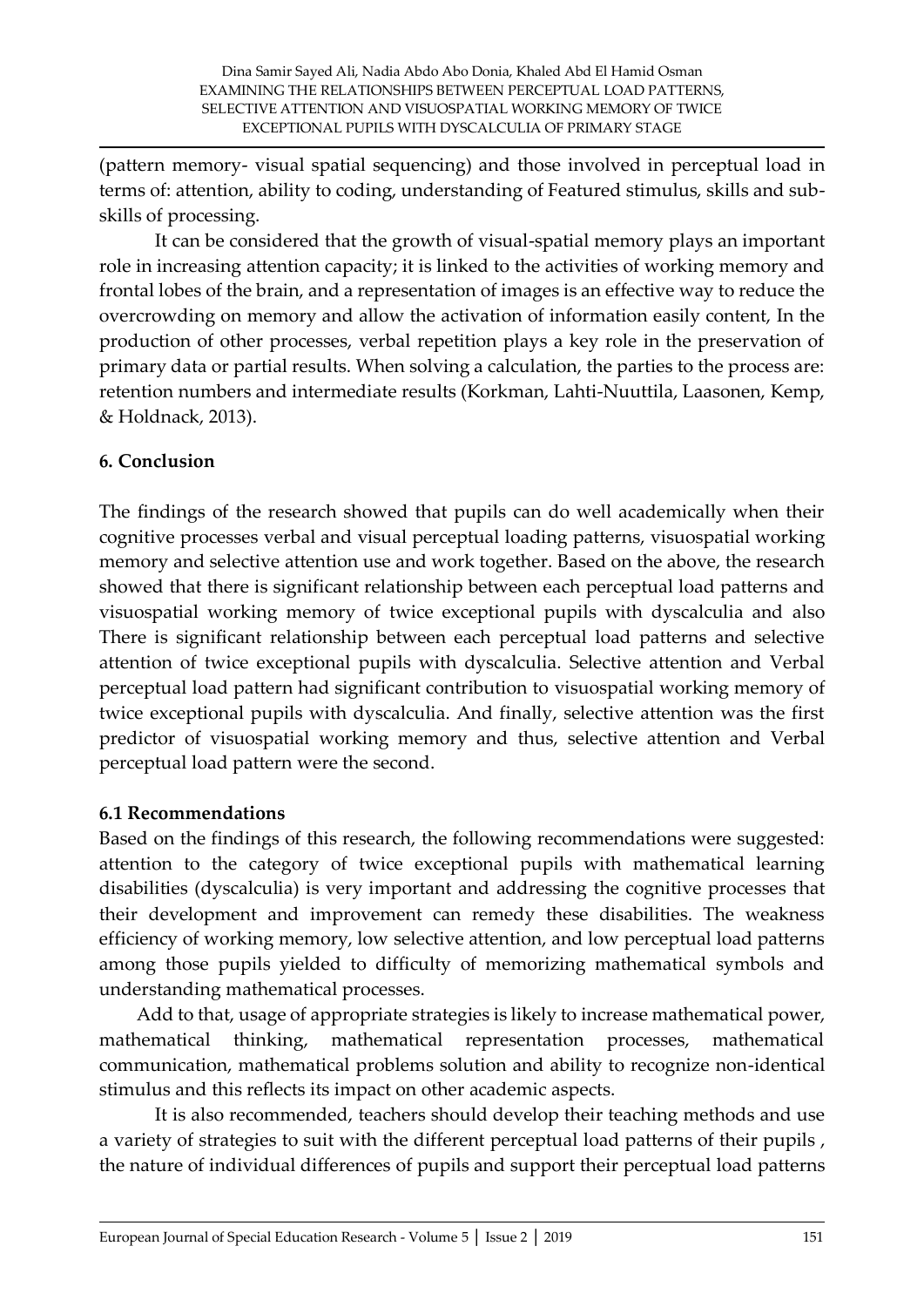through activities that use their cognitive abilities and work on improving visuospatial working memory and selective attention to achieve academic success.

#### **References**

- Alicia, L., Andres, P., Servera, M., Gent, F., & Parmentier, F. (2016). The role of age, working memory, and response inhibition in deviance distraction: a crosssectional study, Developmental psychology, 52(9), 1381-1393.
- Allen, R., Baddeley, A., & Hitch, G. (2017). Executive and Perceptual Distraction in Visual Working Memory. J Exp Psychol Hum Percept Perform, 43(9), 1677–1693.
- Arain, M., Haque M., Johal, L., Mathur, P., Nel, W., Rais, A., Sandhu, R., & Sharma, S. (2013). Maturation of the adolescent brain. Neuropsychiatr Dis Treat, 9, 449-461.
- Beckmann, E., & Minnaert, A. (2018). Non-cognitive Characteristics of Gifted Students with Learning Disabilities: An In-depth Systematic Review. Front Psychol, 20(9),504.
- Fitousi, D., & Wenger, M. (2011). Processing Capacity Under Perceptual and Cognitive Load: A Closer Look at Load Theory. Journal of Experimental Psychology: American Psychological Association Human Perception and Performance, 37(3), 781–798.
- Geary, D. C., Hoard, M. K., Byrd-Craven, J., Nugent, L., & Numtee, C. (2007). Cognitive mechanism underlying achievement deficits in children with mathematical learning disability. Child Development, 78, 1343–1359.
- Gorbunova, E., & Falikman, M. (2017). Visual Search for Letters in the Right vs. Left Visual Hemifields: The Role of Perceptual Load and Set. Basic Research Program. National Research University Higher School of Economics (HSE). Working Paper. 1-27.
- Jerger, S., Damian, M., Mills, C., Bartlett, J., A Tye-Murray, N., & Abdia, H. (2013). Effect of Perceptual Load on Semantic Access by Speech in Children. Journal of Speech, Language, and Hearing Research 56, 388–403.
- Jiang, P. (2017). Working memory-related brain activity and networks in typically developing children and young adults. Doctoral Program of Brain and Mind. University of Helsinki; Helsinki, Finland.
- Kiyonaga, A., & Egner, T. (2013). Working memory as internal attention: toward an integrative account of internal and external selection processes. Psychon. Bull. Rev. 20, 228–42.
- Korkman, M., Lahti-Nuuttila, P., Laasonen, M., Kemp, S., & Holdnack, J. (2013). Neurocognitive development in 5- to 16-year-old North American children: a cross-sectional study. Child Neuropsychol.,19(5),516-39.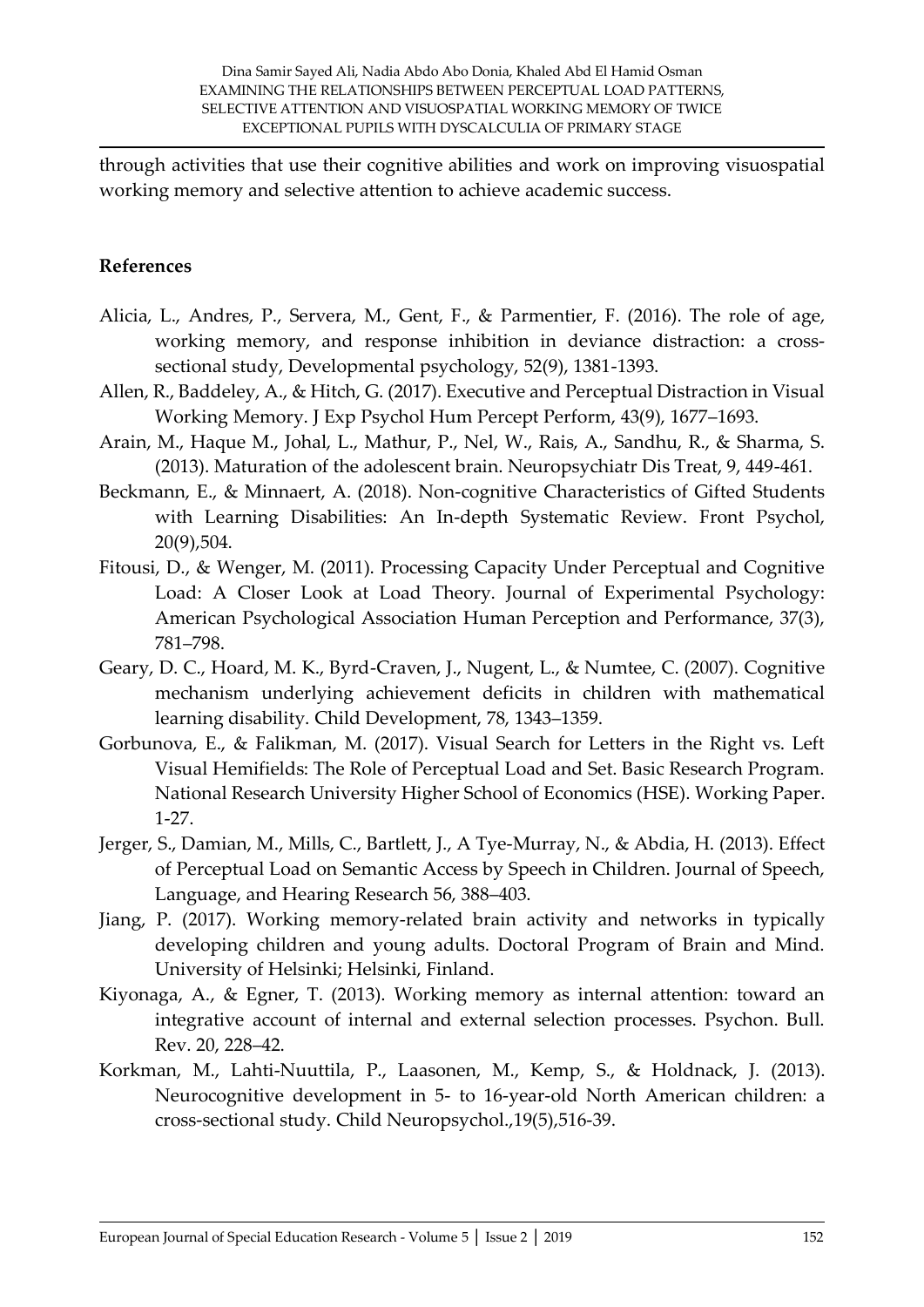- Koshino, H., & Olid, P. (2015). Interactions Between Modality of Working Memory Load and Perceptual Load in Distractor Processing. The Journal of General Psychology, 142(3), 135-149.
- Lavie, N., Hirst, A., de Fockert, J., & Viding, E. (2004). Load Theory of Selective Attention and Cognitive Control. Journal of Experimental Psychology General, 133(3), 339- 54.
- Lavie, N. (2001). The role of perceptual load in neglect: rejection of ipsilesional distractors is facilitated with higher central load. J Cogn Neurosci, 13(7),867-76.
- Lewandowski, L. J., & Lovett, B. J. (2014). Learning disabilities: in Child Psychopathology, eds New York, NY: Guilford Press, 625–669.
- Lovett, B. J., & Sparks, R. L. (2013). The identification and performance of gifted students with learning disability diagnoses: a quantitative synthesis. J Learn Disabil, 46(4),304-16.
- Murphy, S. (2013). Determinants of Auditory Selective Attention. Submitted for the Degree of Doctor of Philosophy, Royal Holloway, University of London.
- Murphy, G., & Greene, C. M. (2017). Load theory behind the wheel; perceptual and cognitive load effects. Canadian Journal of Experimental Psychology, 71(3), 191- 202.
- Murphy, S., Spence, C., & Dalton, P. (2017). Auditory perceptual load: A review. Hearing Research ,352 ,40-48.
- Neokleous, K., S., & Avraamides, M. (2016). Modeling the Effects of Perceptual Load: Saliency, Competitive Interactions, and Top-Down Biases. Frontiers in Psychology, 7(1),1-15.
- Peng, P., Sun, C. Y., Li, B. L., & Tao, S. (2012). Phonological storage and executive function deficits in children with mathematics difficulties. Journal of Experimental Child Psychology, 112, 452–466.
- Reis, S. M., Baum, S. M., & Burke, E. (2014). An operational definition of twice-exceptional learners: implications and applications. Gifted Child Q. 58, 217–230.
- Suliman, E.A. (2010). Diagnosis of Learning Disabilities: Procedures and Tools (in Arabic). Cairo. Dar El Fekr El Araby.
- Swanson, H. L., Kehler, P., & Jerman, O. (2010). Working memory, strategy knowledge, and strategy instruction in children with reading disabilities. Journal of Learning Disabilities, 43(1),24-47.
- Tan, J., Zhao, Y., Wang, L., Tian, X., Cui, Y., Yang, Q., Pan, W., Zhao, X., & Chen, A. (2015). The Competitive Influences of Perceptual Load and Working Memory Guidance on Selective Attention. PLOS. ONE, 10(6),5-14 .
- Wei, P., Kang, G., & Zhou, X. (2013). Attentional selection within and across hemispheres: implications for the perceptual load theory. Exp Brain Res, (225), 37–45.
- Weijer-Bergsma, E., Kroesbergen, E., & Van Luit, J. (2015). Verbal and visual-spatial working memory and mathematical ability in different domains throughout primary school. Mem Cogn, 43,367–378.